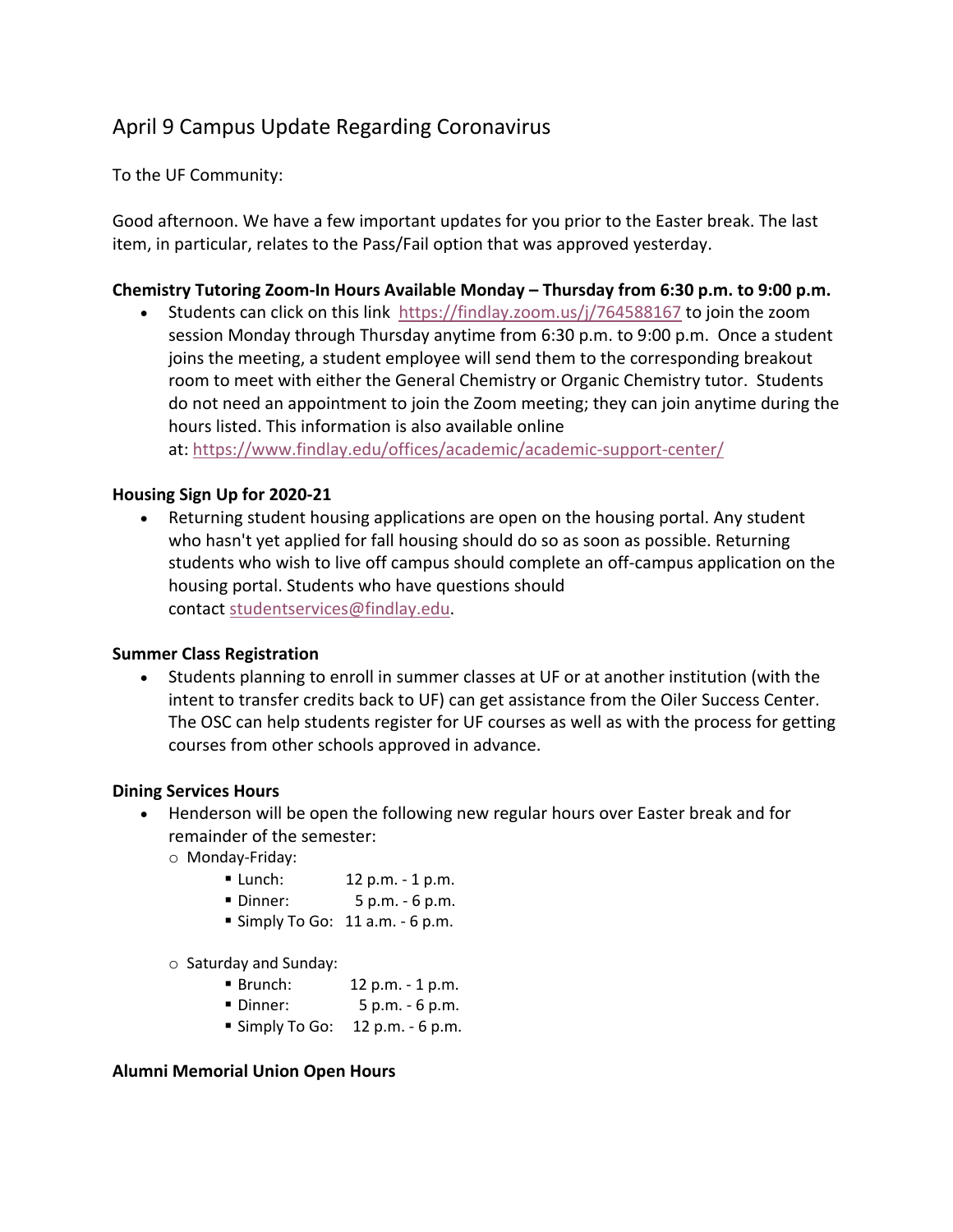- For students in the area who need access to either print stations or UF Wi-Fi, the Alumni Memorial Union will now be open the following hours:
	- o Mon. Fri. 9:00 a.m. to 11:00 p.m.
	- $\circ$  Sat. and Sun. 11:00 a.m. to 4:00 p.m.

### **Pass/Fail Option for Spring Semester**

Approval has been given for a Satisfactory/Unsatisfactory option for Spring 2020 to be offered to undergraduate students and P5 pharmacy students. Details are as follows:

- The University recognizes that the rapid transition to remote learning has raised concerns about the impact on students and their learning. To support student success and provide flexibility during this crisis, for the Spring 2020 semester only, undergraduate students and P5 pharmacy students may petition their advisor to switch one or more courses to Satisfactory/Unsatisfactory through April 24, the last day of classes for the standard semester.
- In order to request a change of grade to Satisfactory/Unsatisfactory, each student must do the following:
	- 1. Identify the course or courses to be graded Satisfactory/Unsatisfactory.
	- 2. Send an e-mail by 11:59 p.m. April 24 to his/her advisor AND the instructor of the identified course or courses requesting to utilize the Satisfactory/Unsatisfactory option. The student's e-mail needs to specifically identify the course to be graded with the Satisfactory/Unsatisfactory option to ensure there is clear documentation on how the student elects to be graded for the Spring 2020 semester. This can be done in the subject line of the e-mail as well as in the body of the e-mail. For example: Satisfactory/Unsatisfactory option requested for COMM 110.01. Note, multiple e-mails may need to be sent by the student depending on the number of courses the student wishes to apply the Satisfactory/Unsatisfactory option.
- College Credit Plus (CCP) students have the same opportunity to choose the Satisfactory/Unsatisfactory option as their traditional undergraduate counterparts. The CCP Coordinator serves as the CCP students' advisor of record and will be assisted, if needed, in providing consultation and approval (as outlined above) by designated faculty who will serve as temporary CCP advisors. Per Ohio House Bill 197, CCP students must be made aware "that a S/U grade may have future implications on weighted grading and class rank at the secondary school, NCAA eligibility, OHSAA eligibility, and certain graduation seals that require a grade of B or better."
- Advisor approval is mandatory in order to ensure proper academic progress. Students must consult with their academic advisor regarding any restrictions on courses eligible for Satisfactory/Unsatisfactory. Also, students must consult with their instructor on their progress in their course before making a decision.
- In order for the Satisfactory/Unsatisfactory option to be applied for the student requesting this change, the student's advisor must confirm acceptance of the request to the student and the instructor. This can be done by sending an e-mail using the Reply All option and inserting a statement such as: I confirm this student's request to apply the Satisfactory/Unsatisfactory option (or by the means outlined in the policy change notification). Note, an advisor may need to send multiple confirmations for a single